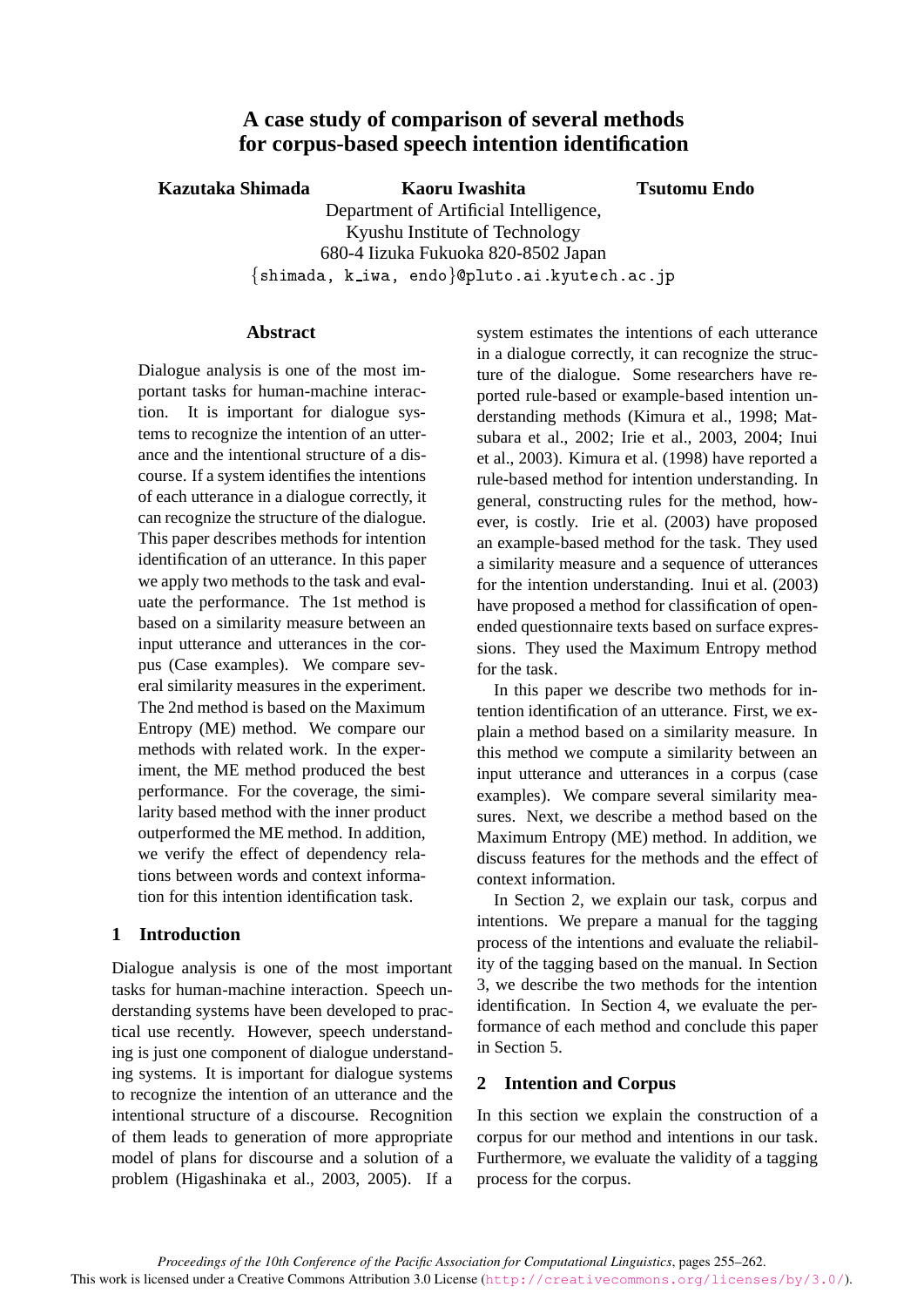Table 1: The tagged corpus.

|               | $#$ of turns | # of utterances |
|---------------|--------------|-----------------|
| Teacher (T)   | 1390         | 1509            |
| Student $(S)$ | 1449         | 1651            |
| Total         |              | 3160            |

#### **2.1 Corpus**

In this paper, we focus on a problem solving and knowledge acquisition system based on coreference between drill texts and dialogue with a teacher (Endo and Kagawa, 1999; Shimada et al., 2007). We handled this task as a domain.

We collected a corpus consisting of simulated dialogues for this domain. The corpus consist of 81 dialogues with 27 test subjects for person-tomachine. The simulated dialogues for person-tomachine were collected by Wizard of OZ method (Fraser and Gilbert, 1991). We transcribed the dialogues manually, and then tagged fillers and illformed expressions, such as self-correction and hesitation, in them. Figure 1 shows an example of a drill text and a dialogue. The corpus contains 3160 utterances in 2839 turns (See Table 1). The turn denotes "S*i*" and "T*i*" in Figure 1.

#### **2.2 Intention**

Various intention tags have been proposed in related studies (Araki et al., 1999; Irie et al., 2006; Searle, 1969; Walker and Passonneau, 2001). Walker and Passonneau (2001) have proposed a dialogue act tagging scheme for a travel domain. Their tags consisted of three dimension: (1) a speech act dimension, (2) a task-subtask dimension, and (3) a conversational domain dimension. Irie et al. (2006) have described a design of speech intention tags for an in-car spoken dialogue corpus. The tag set contained four layers: (1) Discourse act, (2) Action, (3) Object, and (4) Argument layers. These intention tags are specialized for a task. As a result, their tags support to determine an operation of a speech understanding system. However, most of the intention tags designed by them are domain-specific tags.

On the other hand, there are familiar speechact labels and intentions, such as "request", "assert" and "question" (Araki et al., 1999; Searle, 1969). These intentions are more abstract than the domain-specific intentions. The purpose of our study in this paper is comparison of several methods for identifying the intention of an utterance.



| S1: nanto onazi kazudesuka.<br>(What is the number equal to?)                                       |
|-----------------------------------------------------------------------------------------------------|
| T1: kono waku no naka no chou wo kazoetekudasai.<br>(Count the number of butterflies in this frame) |
| S2: kore wo kazoerunodesune.                                                                        |
| (May I count them?)                                                                                 |
| T2: soudesu.                                                                                        |
| (yes)                                                                                               |
| S3: dokokara kaado wo erabunodesuka.                                                                |
| (Where may I select from?)                                                                          |
| T3: kokokara desu.                                                                                  |
| (From here.)                                                                                        |
| S4: kono chou to kono kaado wo musubunodesune.                                                      |
| (May I link card(1) and butterfly(1)?)                                                              |
|                                                                                                     |
| to be continued                                                                                     |
|                                                                                                     |

Figure 1: An example of a drill text and a dialogue.

Therefore we use the traditional intention tags and expand them in this paper.

For the corpus we tag an intention label for each utterance. The number of intention labels is 12. Some intentions possess an attribute. The 5 intentions out of 12 possess attributes. The total number of intentions including attribute patterns is 18. Table 2 shows the intention tag set in our task.

We prepare a manual for the tagging process. The manual contains the explanation of the intention labels, examples of utterance-intention pairs and the guideline of the tagging. In this paper we tag one intention label to one utterance. Figure 2 shows an example of utterances and their intention tags.

#### **2.3 Evaluation of the Corpus**

We need to consider the reliability of the tagging process. For the evaluation the Kappa coefficient  $(\kappa)$  has been adopted as a standard in the dialogue processing (Cohen, 1960). The Kappa coefficient is computed as follows:

$$
K = \frac{P(O) - P(E)}{1 - P(E)}
$$
 (1)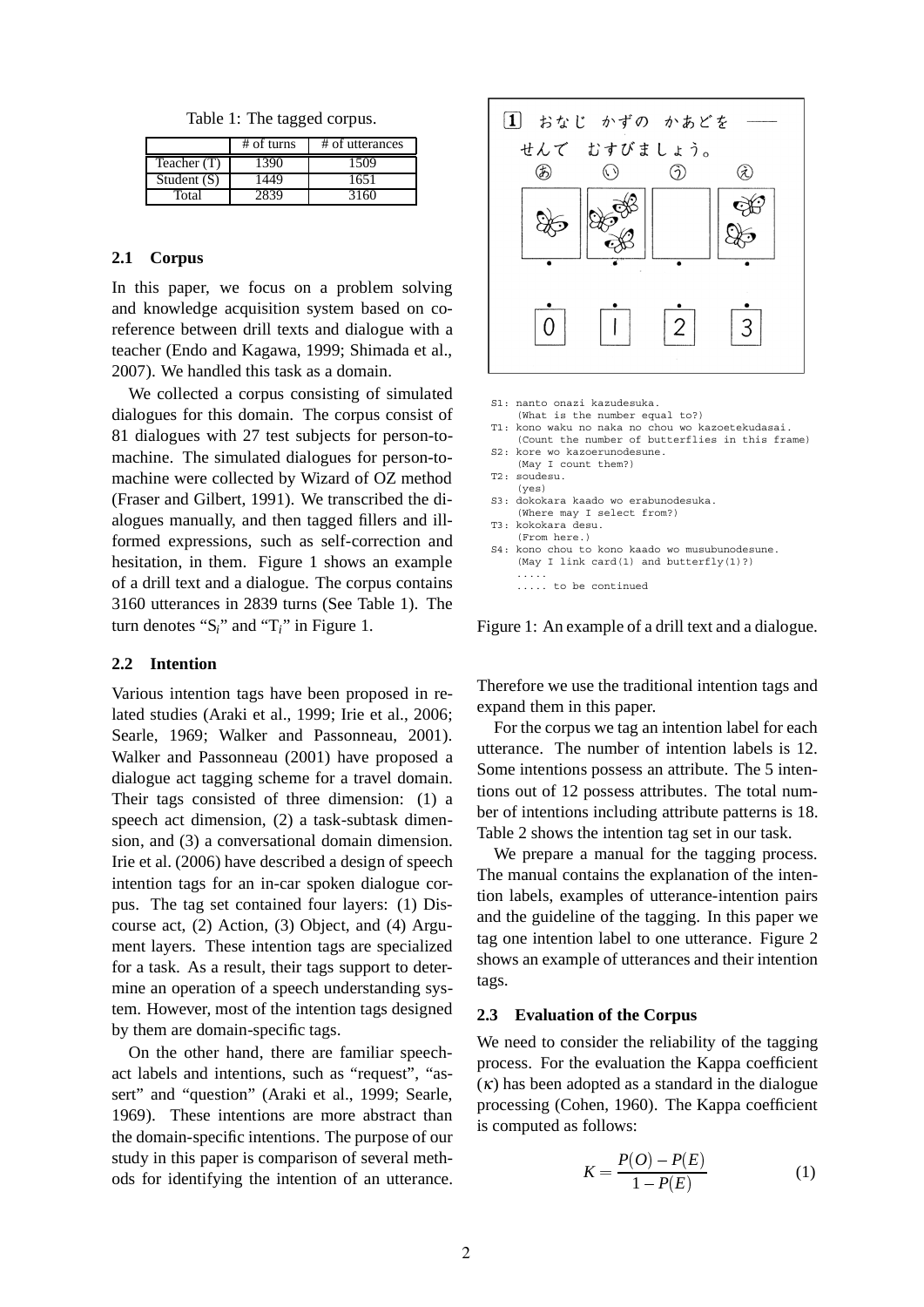| Label                     | Attribute                   | Definition                                                 |  |
|---------------------------|-----------------------------|------------------------------------------------------------|--|
| <b>INFREQ</b>             | Howto                       | Request for how to solve a problem                         |  |
| (INFormation REQuest)     | Request                     | Request for information to solve a problem                 |  |
| <b>INFSUP</b>             | Howto                       | Supplement for how to solve a problem                      |  |
| (INFormation SUPplement)  | $\overline{\text{Confirm}}$ | Supplement for information to solve a problem              |  |
| <b>AGREXP</b>             | Correct                     | Agreement for a confirmation request                       |  |
| (AGReement EXPression)    | Response                    | Agreeable response                                         |  |
| <b>ACTREQ</b>             | Solve                       | Request for an action to solve a problem                   |  |
| (ACTion REQuest)          | Inform                      | ACTREQ:solve with some hints                               |  |
|                           | Other                       | <b>ACTREQ</b> except above                                 |  |
| <b>CONREQ</b>             | Inform                      | Request for confirmation of information to solve a problem |  |
| (CONfirmation REQuest)    | Correct                     | Request for confirmation: right or wrong                   |  |
| <b>ACTREP</b>             |                             | Report for an action request                               |  |
| (ACTion REPort)           |                             |                                                            |  |
| <b>DISEXP</b>             |                             | Expression of disagreement                                 |  |
| (DISagreement EXPression) |                             |                                                            |  |
| <b>BEGDIA</b>             |                             | Beginning of a dialogue                                    |  |
| (BEGinning of DIAlogue)   |                             |                                                            |  |
| <b>ENDDIA</b>             |                             | End of a dialogue                                          |  |
| (END of DIAlogue)         |                             |                                                            |  |
| <b>REQRES</b>             |                             | Request for restating an utterance; e.g. paraphrasing      |  |
| (REQuest for REStating)   |                             |                                                            |  |
| <b>ACTRES</b>             |                             | Action restating an utterance                              |  |
| (ACTion REStating)        |                             |                                                            |  |
| <b>OTHER</b>              |                             | An insignificant utterance; e.g. filler only               |  |

Table 2: Intention tags.

Table 3: Kappa coefficient.

|                   | Experience | NoExperience |
|-------------------|------------|--------------|
|                   | 0.851      | 0.745        |
|                   | ገ በን7      | 0.020        |
| Kappa coefficient | 0.846      | 0.740        |
| Average           |            | በ 793        |

where  $P(O)$  is the proportion of times the annotators agree and  $P(E)$  is the proportion of times that we would expect the annotators to agree by chance. If the Kappa coefficient is close to 1, the degree of agreement is high.

We evaluated our tagging process with 10 test subjects. 5 persons out of 10 have tagging experience for other utterances in our task. For this evaluation we extracted 6 dialogues (210 utterances) from the corpus randomly. Table 3 shows the results of the evaluation. We obtained  $\kappa = 0.793$  on average. In general  $\kappa > 0.7$  indicates the substantial agreement of the tagging process (Araki et al., 1999). The result shows the high reliability of the tagging process with our manual.

## **3 Identification of Intention**

In this section we explain two methods for intention identification: similarity measures and the maximum entropy method.

#### **3.1 Similarity Measures**

We compute a similarity between an input utterance and utterances in a corpus. We have already compared nine similarity measures: the inner product, some versions of the cosine measure, the Dice coefficient and the Jaccard coefficient (Iwashita et al., 2007) . In this paper we use three similarity measures that obtained high accuracy in the nine similarity measures. The similarities are the inner product (Inn), the Dice coefficient (Dice) and correspondence of morphemes (CorM). The correspondence of morphemes (CorM) is a similarity measure reported in related work (Irie et al., 2003). These similarities are computed as follows:

$$
Inn(U_x, U_y) = \sum_{i=1}^{T} x_i \cdot y_i \tag{2}
$$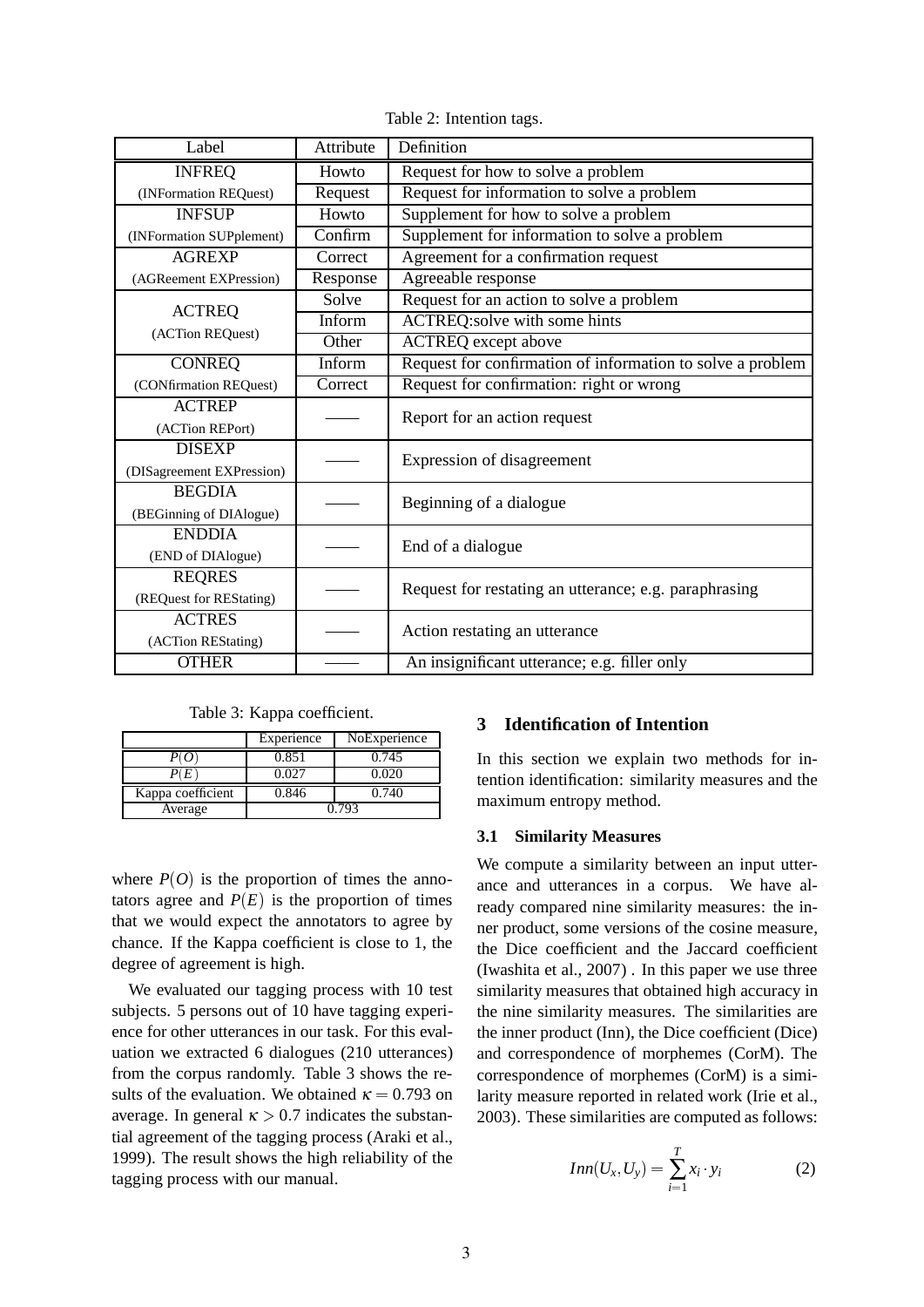S*i*: Dou sureba ii desuka? :: INFREQ:Howto (How should I do?) T*i*: Mazu chou no kazu wo kazoete kudasai. :: ACTREQ:Solve (First, count the butterflies.) Soshite onazi kazu no kaado wo sagashite kudasai :: ACTREQ:Solve (Then, search the card containing the same number.)  $S_{i+1}$ : ..... to be continued.

Figure 2: An example of utterances and their intentions.

where *U* is an utterance.  $x_i$  and  $y_i$  are the value of a word *i* in *U* respectively. For the inner product, the value is a binary indicator, namely 1 (*i* exists in *U*) or 0 (otherwise). *T* is the number of vectors.

$$
Dice(U_x, U_y) = \frac{2\sum_{i=1}^{T} x_i \cdot y_i}{\sum_{i=1}^{T} x_i^2 + \sum_{i=1}^{T} y_i^2}
$$
(3)

For the Dice coefficient, we use word frequency for  $x_i$  and  $y_i$  in  $U_x$  and  $U_y$ .

$$
CorM(U_x, U_y) = \frac{2M_{xy}}{M_x + M_y} \tag{4}
$$

where  $M_x$  and  $M_y$  are the number of morphemes in  $U_x$  and  $U_y$ .  $M_{xy}$  denotes the number of morphemes matched between  $U_x$  and  $U_y$ . This computation is the binary vector version of the Dice coefficient.

The identification process with the similarity measures is as follows:

- 1. divide utterances into words by using the morphological analyzer ChaSen (Matsumoto et al., 1999)
- 2. construct a vector space for the identification process
- 3. compute the similarity between an input utterance  $(U_x)$  and each utterance in a corpus (*Uy*)
- 4. decide by a majority vote if some intentions possess the same maximum similarity.

#### **3.2 Maximum Entropy**

Maximum entropy modeling (ME) is one of the best techniques for natural language processing (Berger et al., 1996). The principle of the ME is expressed as follows:

$$
P_{\Lambda}(c|d) = \frac{1}{Z_{\Lambda}(d)} \exp\bigg(\sum_{i} \lambda_{i,c} f_{i,c}(d,c)\bigg) \qquad (5)
$$

$$
Z_{\Lambda}(d) = \sum_{d,c} \exp\left(\sum_{i} \lambda_{i,c} f_{i,c}(d,c)\right) \tag{6}
$$

where  $Z_{\Lambda}(d)$  is a normalization function.  $\Lambda =$  $\{\lambda_1, ..., \lambda_n\}$  are parameters for the model. These parameters denote weights and significance of each feature. The parameter values are a set that maximizes the entropy concerning the classifier.  $f_{i,c}(d,c)$  is a feature function that is defined as follows:

$$
f_{i,c}(d,c') = \begin{cases} 1 & \text{if } exist(d,i) > 0 \text{ and } c' = c \\ 0 & otherwise \end{cases}
$$
 (7)

where  $exist(d, i)$  is a indicator function. The value is 1 in the case that a feature *i* exists in a document *d*.

In this paper we use Amis, which is a parameter estimator for maximum entropy models<sup>1</sup>. We estimate parameters by using the generalized iterative scaling algorithm.

The identification process with the ME is as follows:

- 1. divide utterances into words by using the morphological analyzer ChaSen
- 2. extract features from a corpus and then construct a training dataset
- 3. estimate parameters by using the ME method
- 4. output the intention that possesses the maximum probability computed from the estimated model

#### **3.3 Features**

We employ two types of features for the vector space model: (1) Bag-of-words (BOW) and (2)

 $^1$ http://www-tsujii.is.s.u-tokyo.ac.jp/amis/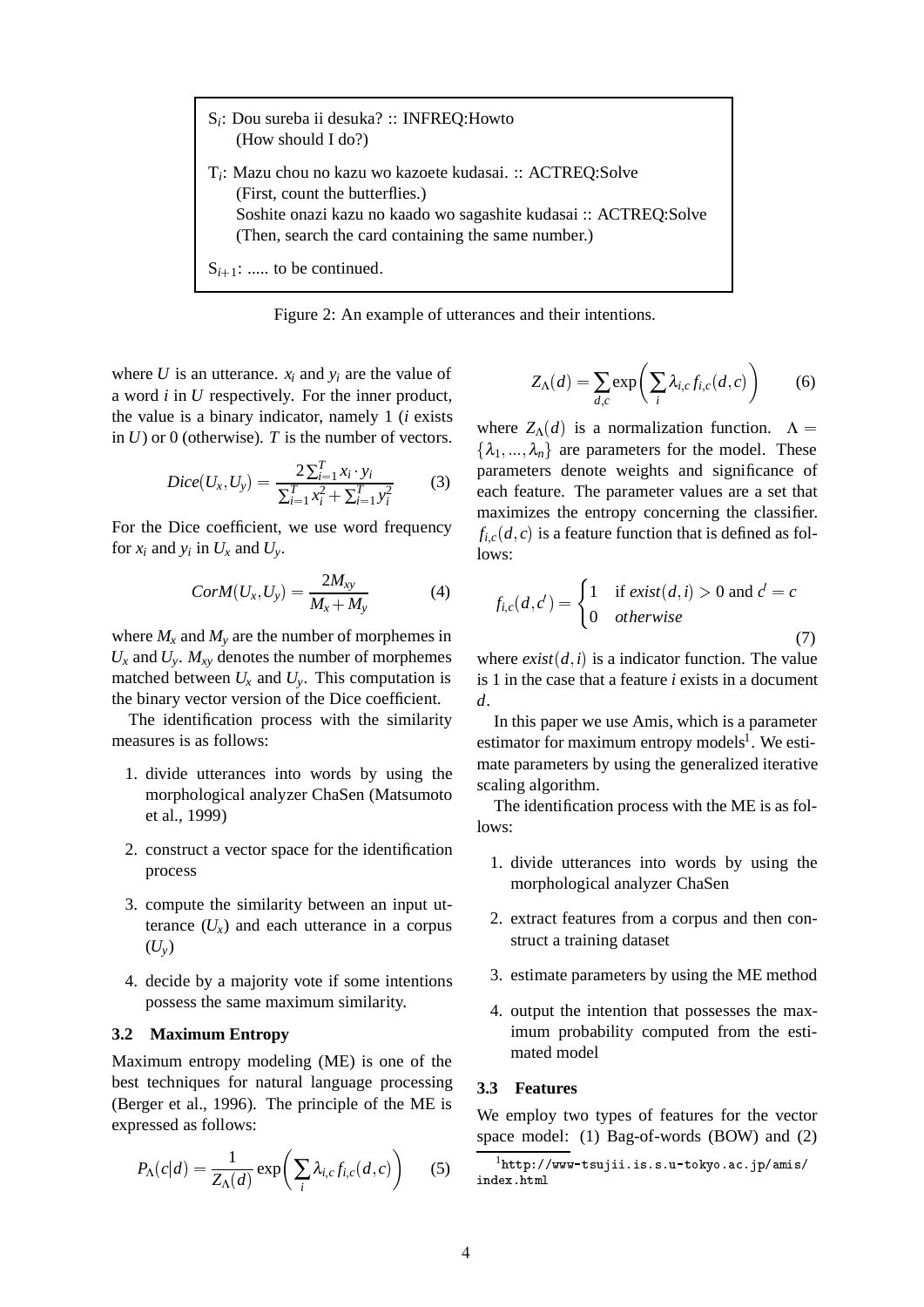Table 4: Accuracy.

|                | Similarity |       | ME    |       |
|----------------|------------|-------|-------|-------|
|                | Inn        | Dice  | CorM  |       |
| Q1             | 80.23      | 81.53 | 83.21 | 84.98 |
| Q <sub>2</sub> | 90.43      | 88.72 | 89.11 | 92.32 |
| Q <sub>3</sub> | 89.13      | 88.43 | 89.14 | 92.42 |
| Ave            | 86.60      | 86.22 | 87.16 | 89.91 |

Dependency trees. We use all words as vectors for the BOW. For the dependency trees, we analyze utterances by using Japanese dependency analyzer Cabocha (Kudo and Matsumoto, 2002). We use frequent sub-trees for the vector space. We employ the FREQT algorithm (Asai et al., 2002) to extract them. The FREQT is an efficient pattern mining algorithm for discovering all frequent tree patterns from a large collection of labeled ordered trees. It is based on the rightmost expansion, a technique to grow a tree by attaching new nodes only on the rightmost branch of the tree.

#### **4 Experiments**

In this section, we evaluate the proposed method with our corpus. In this experiment, we evaluated the following points: (1) comparison of the similarity-based and the ME methods, (2) the coverage rates of each method, (3) the effectiveness of the sequence of utterances and (4) the effectiveness of dependency trees.

We evaluated this task with 81-fold cross validation, namely leave-one-out cross-validation. In other words, we used 1 dialogue as test data and 80 dialogues as case examples from 81 dialogues in our corpus. In this experiment we used the FREQT system implemented by T. Kudo<sup>2</sup>.

First we compared the similarity measures and the ME-based methods. Table 4 shows the experimental result. The ME-based method outperformed the similarity-based methods. For the similarity-based methods, there was no significant difference in them although the accuracy of the related work (CorM) was a little better than those of the inner and the dice similarities.

However, the similarity-based methods often contained several intentions that possessed the same maximum similarity. We focused on the coverage rate of each method. The coverage was com-

Table 5: Coverage.

|                | Similarity |       |       | ME    |
|----------------|------------|-------|-------|-------|
|                | Inn        | Dice  | CorM  |       |
| Q <sub>1</sub> | 88.74      | 84.38 | 86.19 | 85.21 |
| Q <sub>2</sub> | 96.01      | 92.59 | 93.00 | 92.32 |
| Q <sub>3</sub> | 93.96      | 90.11 | 90.82 | 92.42 |
| Ave            | 92.92      | 89.03 | 90.00 | 89.98 |

puted as follows:

$$
Coverage = \frac{IncCorrect}{N}
$$
 (8)

where *N* is the number of utterances in test data. *IncCorrect* is the number of utterances that contained the correct intention at least one. Table 5 shows the experimental result. Since the ME method usually output an unique intention as the 1st result, the difference between the accuracy and the coverage was slight. For this criterion, the inner product produced the best performance. This result denotes that the method with the inner product contains a possibility that it outperforms the ME method essentially.

Regarding all the methods, the accuracy of the problem Q1 was lower than those of Q2 and Q3. On our observation, this tendency depends on the difficulty of a problem. Q2 and Q3 were a simple problem, such as counting only. However Q1 needed to combine some processes<sup>3</sup>. To solve a difficult problem, a teacher and a student usually require enough interaction. Also, utterances in the dialogue often tend to be long and complex sentences. As a result, the accuracy of intention identification decreased.

In this paper we employed a majority vote for the final output of each similarity-based method. However, the frequencies of each intention tag in a corpus are not equable. For example, the tag <AGREXP:Response> in the corpus was 1/10 of the <AGREXP:Correct> tag. This denotes that the method probably outputs the <AGREXP:Correct> even if both of them exist in the intentions estimated by it. Therefore we introduced a normalization factor for the voting process.

$$
v(int) = \frac{\text{# of } int \text{ in the output}}{\text{# of } int \text{ in the corpus}} \tag{9}
$$

 $^2$ http://cl.aist-nara.ac.jp/~taku-ku/ --

 $3$ Actually Figure 1 was the Q1 in this experiment. To solve this problem, a student needs at least 3 steps: counting butterflies, detecting the same number, and linking the cards.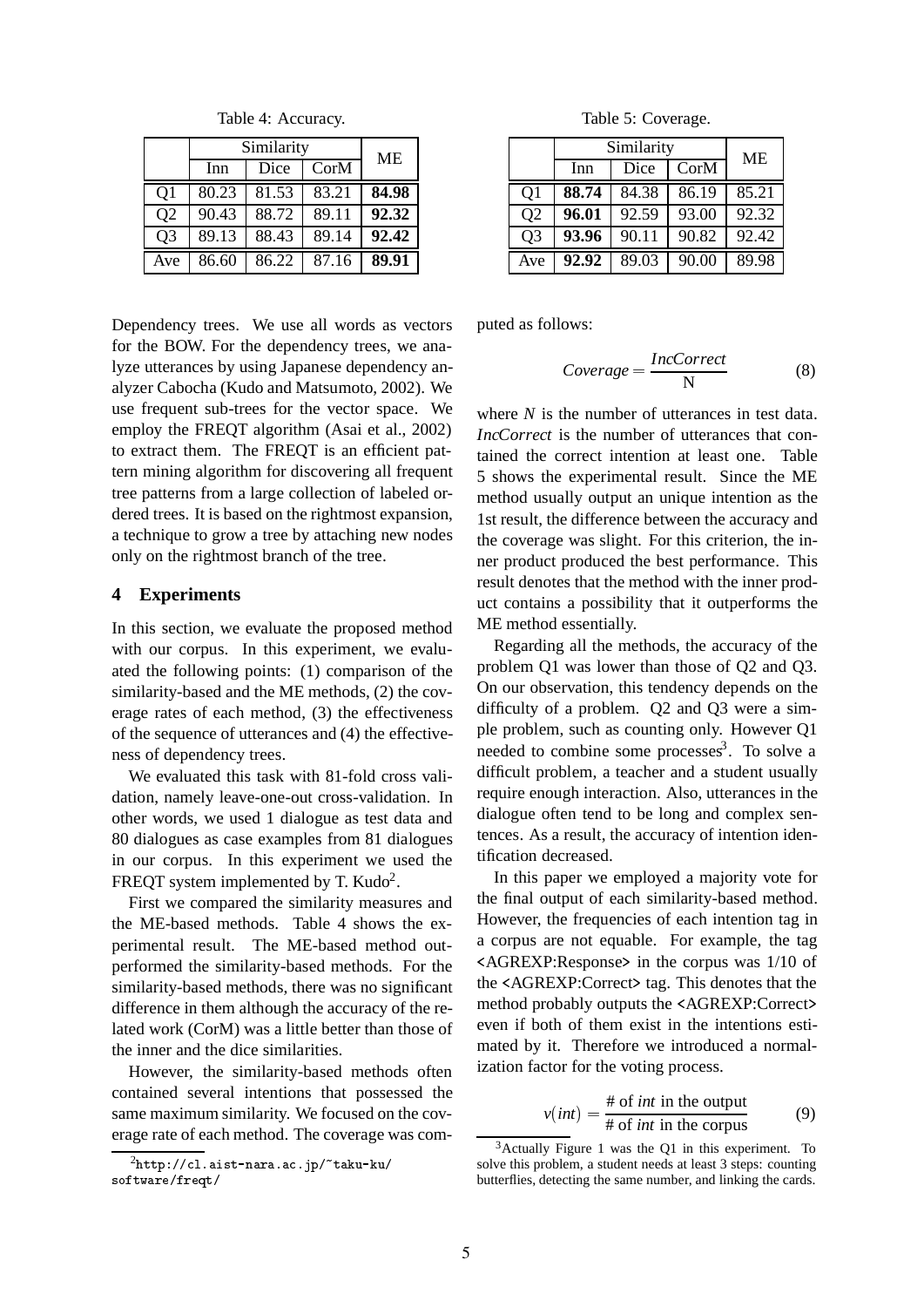|                | Majority | Eq. $(9)$ |
|----------------|----------|-----------|
| O1             | 80.23    | 45.30     |
| Q <sub>2</sub> | 90.43    | 62.36     |
| O <sub>3</sub> | 89.13    | 55.61     |
| Ave            | 86.60    | 54.42     |

Table 6: The use of a normalization factor for Inn.

where *int* is an intention. Table 6 shows the experimental result. The normalization factor was not effective although it was effective for some intentions, such as <AGREXP:Response>.

One of the solutions for this problem, i.e. low frequency intention tags, is utilization of context information, such as tag sequence. Next, we evaluated the effectiveness of the sequence of utterances. Generally, the intention of an utterance depends on the intentions of the previous utterances. The history of intentions is one of the most important context in a dialogue. Matsubara et al. (2002) and Irie et al. (2003) have reported the effectiveness of context information, i.e. intention n-gram probability.

We applied the intention tag of the adjacent utterance in a corpus to our methods. First we extracted intention patterns that are the same as the previous intention of the input utterance. Next we computed the similarity between the input and the utterances extracted from a corpus. We computed a similarity measure (or a probability for ME) for all utterances in the corpus if no intention patterns exist in the corpus. Finally we decided by a majority vote if some intentions that possess the maximum similarity exist.

For the ME method, we generated a pair which consists of the intention of the current utterance and the intention of previous utterance. We regarded the pair as a new intention. For example, assume that the intentions of  $U_{i-1}$  and  $U_i$  are RE-QRES and ACTRES respectively. In this situation, we consider the intention of *Ui* to be REQRES-ACTRES. We computed the maximum entropy model by using these pair tags. In this experiment we substituted this method for the extraction of candidates, namely utilization of a tag sequence.

Table 7 shows the experimental result. In the table, "ON" denotes that we used the tag sequence for the method. In this experiment, we employed the inner product as the similarity measure. As a result, the utilization of tag sequence was ineffec-

Table 7: The utilization of tag sequence.

|                | Inn        |       | МE         |       |
|----------------|------------|-------|------------|-------|
| Use            | <b>OFF</b> | ON    | <b>OFF</b> | ON    |
| Q1             | 80.23      | 80.12 | 84.98      | 82.51 |
| Q <sub>2</sub> | 90.43      | 88.16 | 92.32      | 90.33 |
| Q <sub>3</sub> | 89.13      | 89.04 | 92.42      | 92.55 |
| Ave            | 86.60      | 85.77 | 89.91      | 88.47 |

tive for our dataset<sup>4</sup>. The accuracy decreased because utilizing a tag sequence led to the decrease of candidates for the similarity calculation<sup>5</sup>. One of the reasons is that our intention tags were simpler than that of the related work (Irie et al., 2003). Their intention tags consist of four hierarchized relations. Although the accuracy for intention identification including lower-level intention, namely the argument layer, increased by using context information, that for only the highest level intention did not improve. Our intention tags are similar to the highest level intention, namely the discourse act, in the related work. Therefore utilization of context information for this experiment did not lead to the improvement of the accuracy.

Finally we evaluated the effectiveness of dependency trees. We use the inner product with binary vectors as the similarity measure. We compared two patterns: the minimum support and length of trees. The patterns are as follows:

**Deps 1** the minimum support: 5, the pattern length: 2 to 5.

**Deps 2** the minimum support: 20, the pattern length: 2 to 5.

The results are shown in Table 8. The result shows that using dependencies was ineffective. For several dialogues, the method with dependencies, however, outperformed that with the BOW only. Therefore we need the detail error analysis to obtain higher accuracy.

#### **5 Discussion and Conclusions**

In this paper we described a method for identification of the intention of an utterance. Our methods

<sup>&</sup>lt;sup>4</sup>Needless to say, it was effective for some intentions, such as <AGREXP:Response>. However they did not lead to the improvement of accuracy because they were minorities in the test data

<sup>5</sup>In this experiment, the coverage rate also decreased. The coverage of the method with the inner product and context information was 88.67%. The original coverage was 92.92%. See Table 5.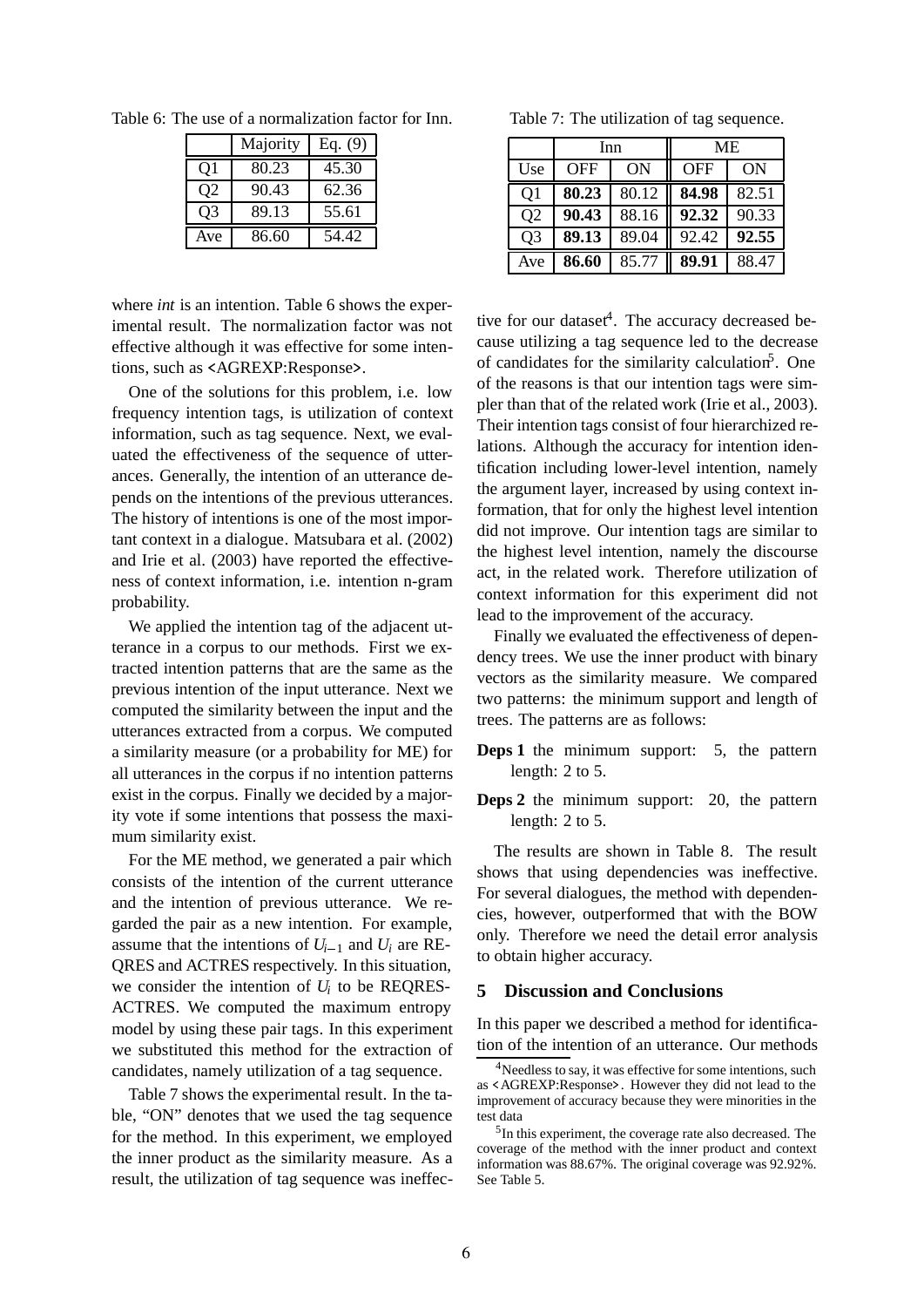Table 8: Accuracy with dependencies.

|                | BOW   | Deps1 | Deps2 |
|----------------|-------|-------|-------|
| Q <sub>1</sub> | 80.23 | 80.31 | 80.99 |
| Q <sub>2</sub> | 90.43 | 89.29 | 89.53 |
| Q <sub>3</sub> | 89.13 | 88.45 | 88.12 |
| Ave            | 86.60 | 86.21 | 86.02 |



Figure 3: Intention pairs and A dialogue structure in our corpus (Part of).

computed a similarity (or a probability) between an input utterance and utterances in a corpus. In this experiment, the Maximum Entropy method outperformed similarity-based methods. However, the similarity-based method with the inner product sometimes contained the correct intention in the output. This denotes a possibility that the method with some adjustments might improve the accuracy. For the final output of similarity-based methods, we employed a majority vote. Although we used a normalization factor for the voting process, it led to the decrease of the accuracy. In the experiment, tag sequence and dependencies were not effective for the similarity calculation. However, they are effective for some intentions. Therefore we need to consider the usage of them.

One of the solutions to improve the performance is utilization of dialogue/discourse structures. Kato et al. (2005) have reported a dialogue annotation of an in-car speech corpus. They expressed the dialogue structure as a binary tree. In our task, intentions also contain a relation between them: a pair relation. We are developing a dia-

Table 9: Accuracy with a small corpus.

|                | Inn       | Dice      | CorM      |
|----------------|-----------|-----------|-----------|
| Q <sub>1</sub> | 76.47     | 74.79     | 76.38     |
| Q <sub>2</sub> | 85.10     | 85.87     | 86.02     |
| Q <sub>3</sub> | 84.67     | 84.78     | 84.13     |
|                | 82.08     | 81.81     | 82.18     |
| Ave            | $(-4.52)$ | $(-4.41)$ | $(-4.98)$ |

logue structure based on the analysis of our corpus. The dialogue structure is expressed by a transition network. Figure 3 shows a part of the relations and the dialogue structure The network contains the condition for the transition. We think that the relations and the structure are more useful than the context information that was described in Section 5 because they are global constraints in the dialogue. Effective utilization of relations between intention labels is one future work.

One of the approaches for the improvement of the accuracy is to incorporate high-level/abstract knowledge and heuristics. Matsubara et al. (2002) have used a word class for the similarity calculation. Also, in Japanese, clues of some intentions often appear in the end of the sentence. To weight words of the sentence-end might serve an important role in this task. Furthermore, we need to compare the method in this paper with other similarity measures and statistical techniques, such as decision tree learning (Irie et al., 2004) and Support Vector Machines (Vapnik, 1999). Integration of several similarity measures and machine learning methods is one of exciting approaches, such as the boosting algorithm (Freund and Schapier, 1996).

For our method, the size of the corpus is one of the most important problem. We evaluated the methods in the paper with a small dataset consisting of 27 dialogues. The result is shown in Table 9. The values in the parentheses in the table denote the difference of the accuracy from 81 dialogues (See Table 4). The accuracy decreased in the case that the corpus was small. Hence, in future studies, we need to develop a corpus tool kit for constructing a large corpus. Evaluation for other domains with the proposed method is also our future work.

#### **References**

M. Araki, T. Kumagai T. Ito, and M. Ishizaki. 1999. Proposal of a standard utterance-unit tag